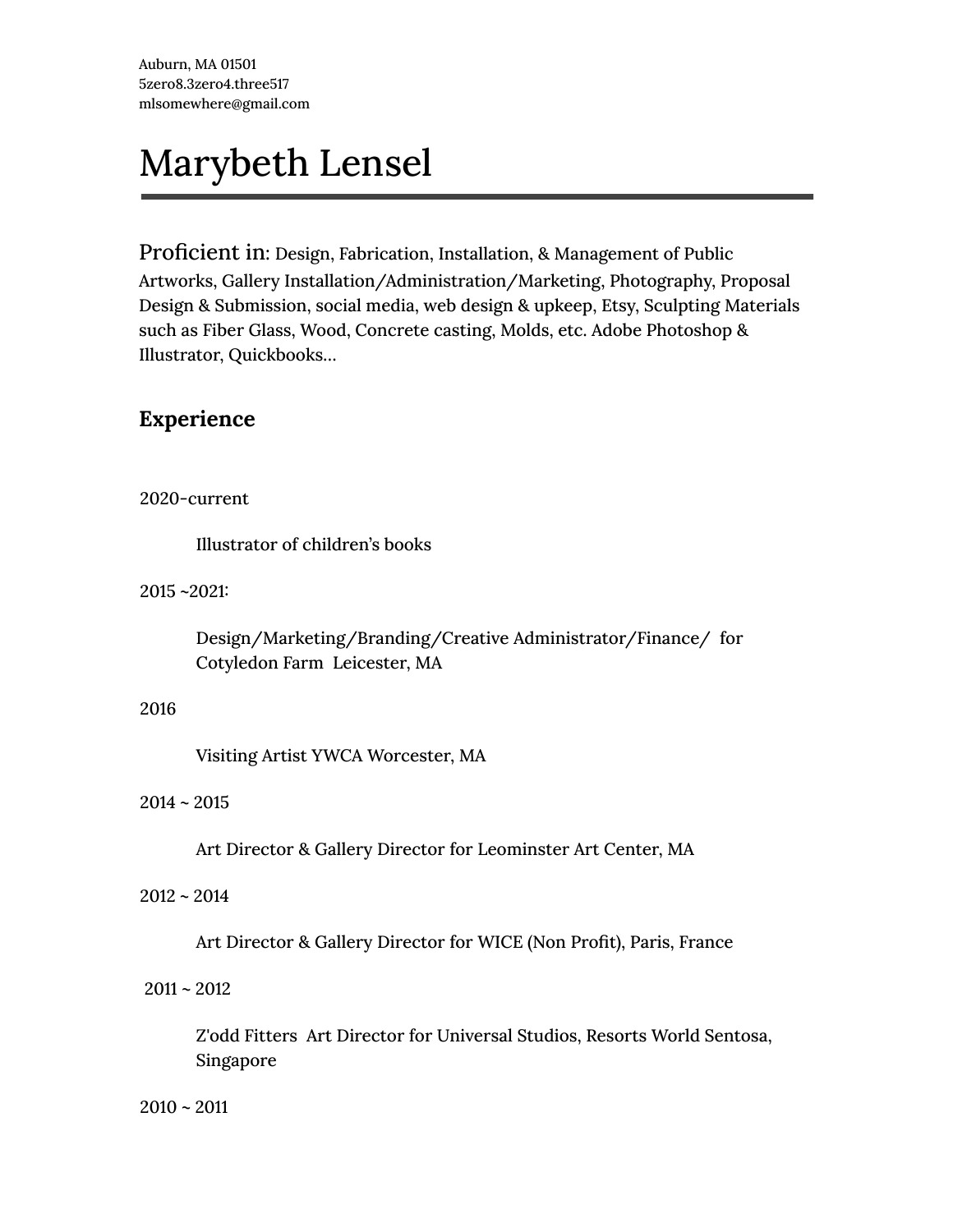ITEC Contractors / Z'odd Fitters Art Director for Universal Studios, Resorts World Sentosa, Singapore

 $2009 - 2010$ 

iDB and KHS&S Contractors ; Artistic Scenic Installation Supervisor for Universal Studios, Resorts World Sentosa, Singapore

2006 ~ 2009

Scenario Design, City of Commerce, Ca. ; Lead Sculptor

 $2004 - 2006$ 

Globe Shoes, El Segundo, Ca. ; Designer

# **Education**

1998-2001: BFA Montserrat College of Art Beverly, MA

# **Volunteer**

2020 Judge for the Worcester Technical High School Poetry Out Loud Contest

2015~2019 Judge for the High School Congressional Art Competition hosted by Congressman McGovern Worcester, Ma

# **Fine Art & Public Art Experience**

2022

- Print Exchange (their 2nd year) Remarque Gallery, Albuquerque, NM
- Material Matters Arts Worcester Gallery, Worcester, MA

2021

- Member Exhibition Arts Worcester Gallery, Worcester, MA
- Print Exchange (1st year) Remarque Gallery, Albuquerque, NM

2020

- Snapshot Aurora Gallery, Worcester, MA
- Envelope Art PULP Gallery, Pelham, MA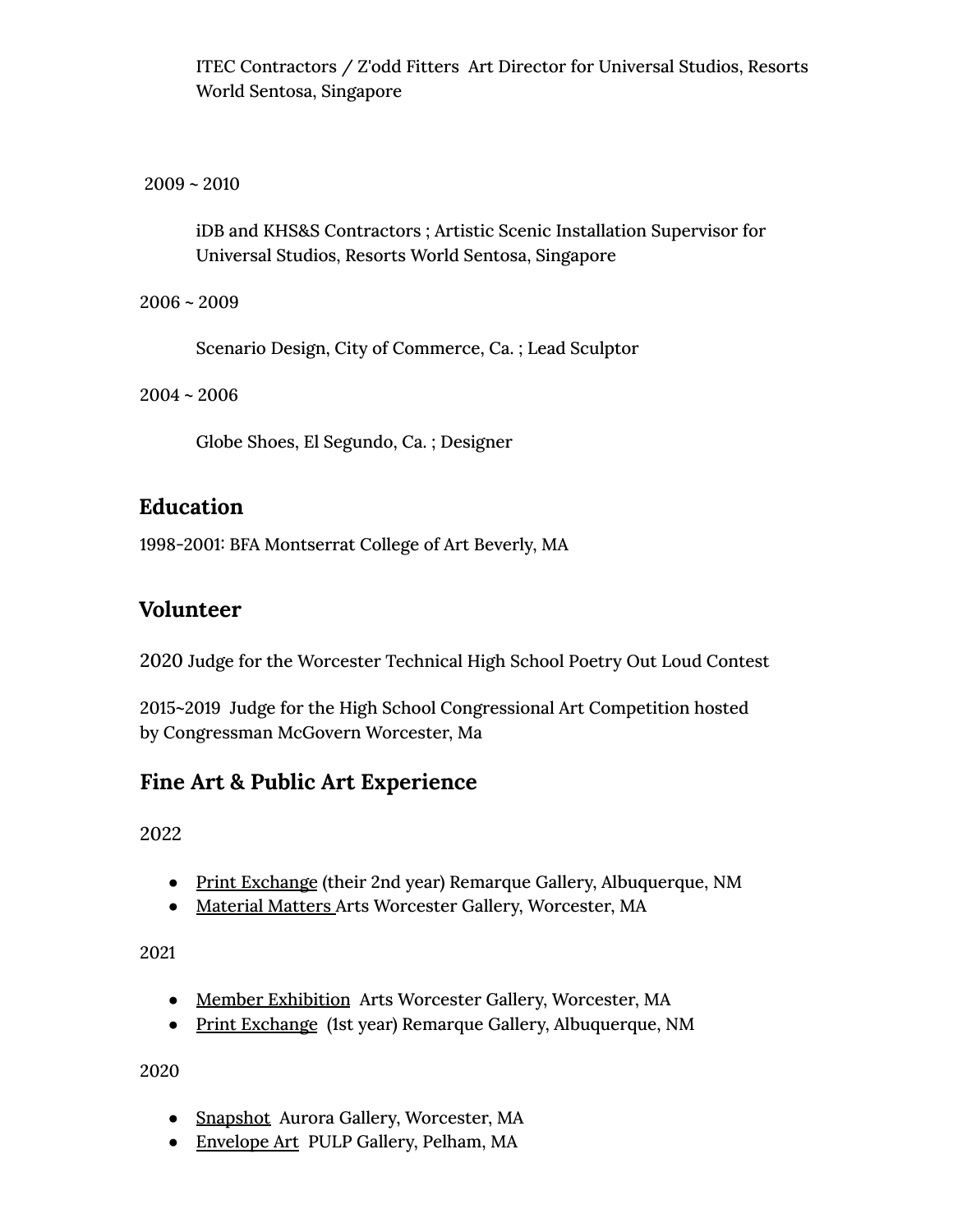• The Cell Phone Art Exhibit Jag Gallery, Key West, FL

2019

- Art Raiser Sprinkler Factory, Worcester, MA
- Signals Sprinkler Factory, Worcester, MA

2016

- Non Objective Now The Davis Gallery, Worcester, MA
- Member Exhibition Arts Worcester, Worcester, MA
- Mail Art Greenfield Community College, Greenfield, MA

# 2015

● InVision: 2D & 3D Landscape The Davis Gallery, Worcester, MA

## 2013

● Cabinet Masso Kinesitherapie, 9 Bis Blvd Jean Jaures, Boulogne Billancourt, France *(Private collection)*

## 2010

- Group Show The Tap Gallery, Sydney Australia
- [Commissioned](http://www.marybethlensel.com/portfolio/carillon.html) for The Carillon Community Boulder, CO *(Private collection)*
- Commissioned CD Design with Original Artwork for David Bowling's "Limelight"
- Photographic Documentation Tokyo, Japan; Seoul, Korea; Singapore, Singapore; Sydney, Australia
- Renegade Fairs: Austin, TX; Brooklyn, NY; Los Angeles, CA; San Francisco, CA
- Pridefest Fair, Denver CO

## 2009

- Sanlun Yishu collaborative Beijing, China (*Public Art*)
- Group Show Spirit Gallery, Franklin, CT
- Group Show The E Project, Lakewood, CO
- Group Show Venice Beach, CA
- Traveling The US Sketchbook Show, Art House Gallery, NY
- Renegade Fair Chicago Illinois
- Pridefest Fair, Denver Colorado

## 2008

● Pershing Square Los Angeles, CA (*Public Art*)